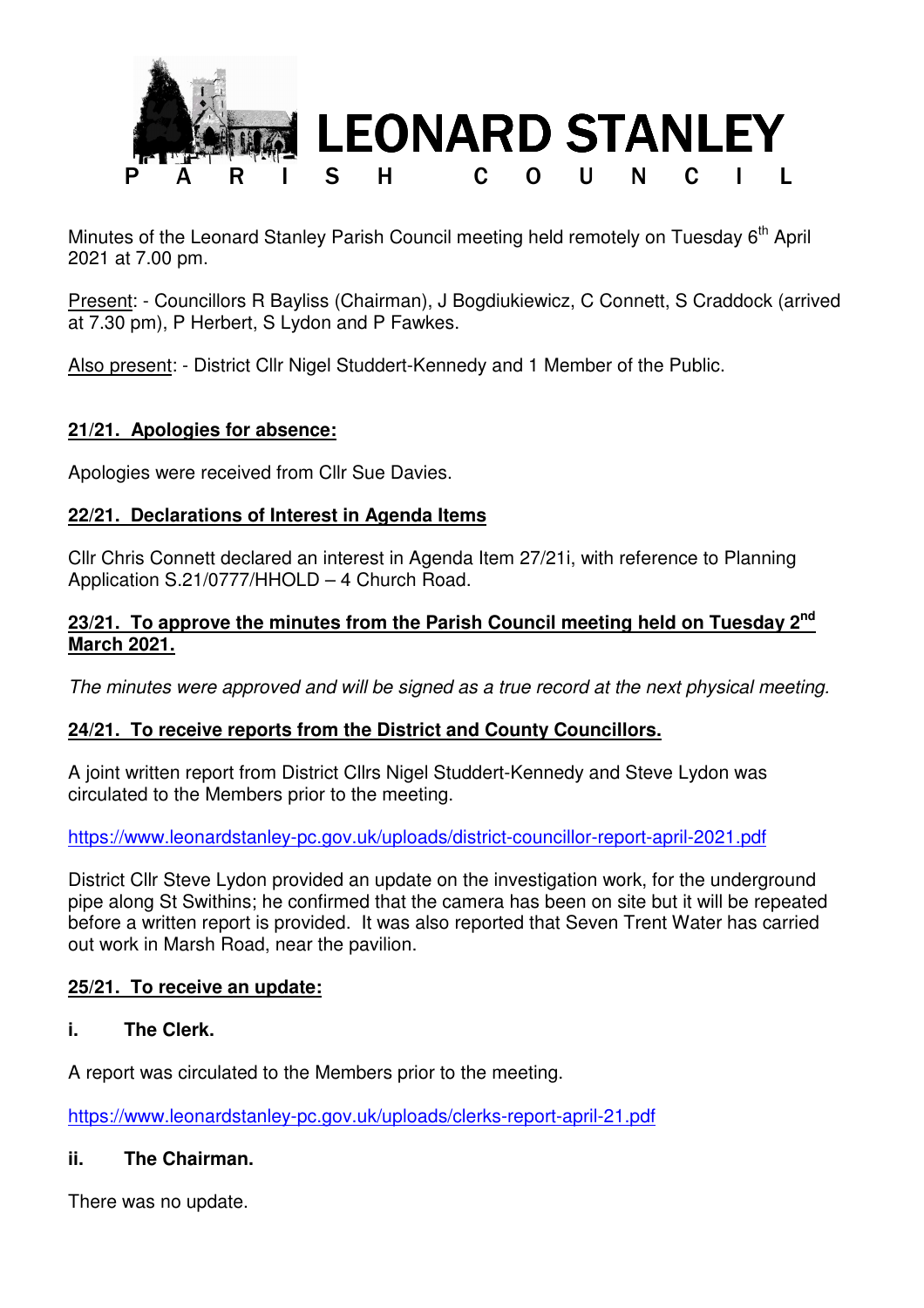# **26/21. Financial Issues**

# **i) To authorise payments in accordance with the RFO Reports.**

https://www.leonardstanley-pc.gov.uk/uploads/as-at-the-31st-march-21.pdf

https://www.leonardstanley-pc.gov.uk/uploads/as-at-the-6th-april-21.pdf

*The Council approved the accounts for payment.* 

# **ii) To consider further 'special' grants.**

*The Council approved the following special grants:-*

| The Stanleys Scouts                                | £ 500.00  |
|----------------------------------------------------|-----------|
| The Farrier Explorers Unit                         | £1,000.00 |
| The Freezer of Love (Leonard Stanley Village Hall) | £ 500.00  |

# **iii) To approve a quote for Tree Works in the Playing Field**

The detailed quote was provided to the Members prior to the meeting.

*The Council approved the quote of £1,150 for tree works on the Playing Field.* 

# **27/21. Planning –**

# **i) To consider any planning applications**.

**S.21/0327/LBC** Church Farm, Church Road Replacement of conservatory, general refurbishment of kitchen and bathroom, installation of staircase to attic, installation of roof windows and conversion of part of garage to form boot room and shower room

*The Council agreed to support this application.* 

**S.21/0777/HHOLD** 4 Church Road Loft conversion & construction of rear elevation dormer window.

*The Council agreed to support this application.* 

# **ii) To receive an update.**

#### **Application given permission:**

#### **S.20/2485/HHOLD** Oaklea, Marsh Road

Application for Velux and Bi-fold garage doors amendments to original approved Planning Application S.18/2525/HHOLD.

**S.20/2703/FUL** Land At 13 Mankley Road Erection of a 1.5 storey detached dwelling.

**S.21/0021/HHOLD** 1 St Swithins Marsh Road Two storey side extension.